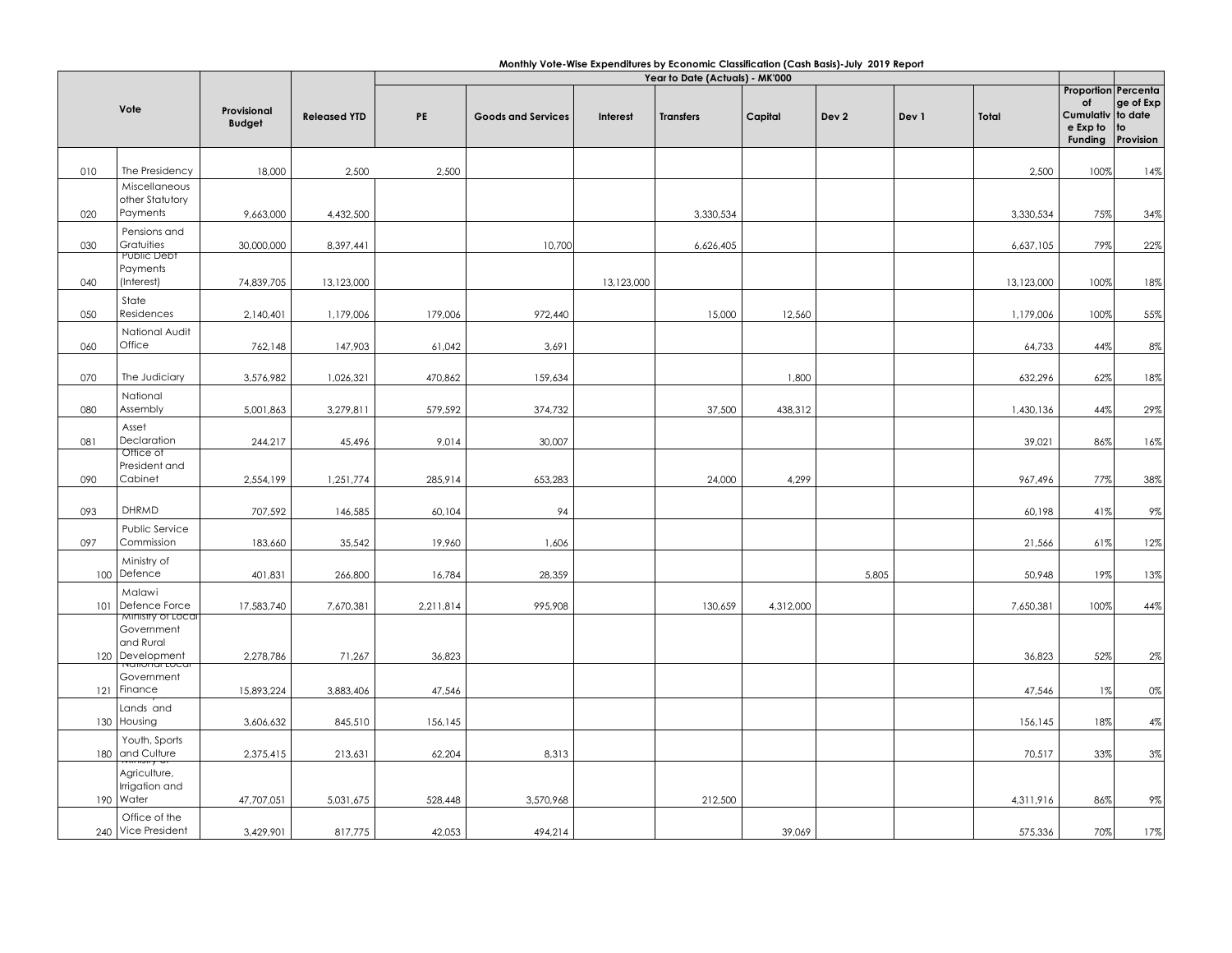| Monthly Vote-Wise Expenditures by Economic Classification (Cash Basis)-July 2019 Report |  |  |
|-----------------------------------------------------------------------------------------|--|--|
|-----------------------------------------------------------------------------------------|--|--|

| Vote |                                                       |                              |                     | Year to Date (Actuals) - MK'000 |                           |          |                  |         |                  |       |           |                                                                      |                                   |
|------|-------------------------------------------------------|------------------------------|---------------------|---------------------------------|---------------------------|----------|------------------|---------|------------------|-------|-----------|----------------------------------------------------------------------|-----------------------------------|
|      |                                                       | Provisional<br><b>Budget</b> | <b>Released YTD</b> | PE                              | <b>Goods and Services</b> | Interest | <b>Transfers</b> | Capital | Dev <sub>2</sub> | Dev 1 | Total     | <b>Proportion Percenta</b><br>of<br>Cumulativ<br>e Exp to<br>Funding | ge of Exp<br>to date<br>Provision |
|      | Education                                             |                              |                     |                                 |                           |          |                  |         |                  |       |           |                                                                      |                                   |
|      | 250 Science and                                       | 23,082,106                   | 4,784,290           | 2,303,391                       | 23,050                    |          |                  | 4,000   |                  |       | 2,330,441 | 49%                                                                  | 10%                               |
|      | Ministry of<br>Foreign Affairs<br>and                 |                              |                     |                                 |                           |          |                  |         |                  |       |           |                                                                      |                                   |
|      | 260 international                                     | 7,143,386                    | 1,986,031           | 793,734                         | 12,873                    |          |                  |         |                  |       | 806,607   | 41%                                                                  | 11%                               |
|      | Finance, Econo<br>mic Planning                        |                              |                     |                                 |                           |          |                  |         |                  |       |           |                                                                      |                                   |
|      | $270$ and                                             | 12,935,490                   | 311,866             | 120,563                         | 151,595                   |          | 6,301            |         |                  |       | 278,459   | 89%                                                                  | 2%                                |
|      | General's                                             |                              |                     |                                 |                           |          |                  |         |                  |       |           |                                                                      |                                   |
| 271  | Department                                            | 2,752,100                    | 535,636             | 68,720                          | 287,004                   |          | 10,000           |         |                  |       | 365,724   | 68%                                                                  | 13%                               |
|      | Revenue                                               |                              |                     |                                 |                           |          |                  |         |                  |       |           |                                                                      |                                   |
|      | 273 Authority                                         | 11,509,461                   | 2,877,365           |                                 |                           |          | 2,877,365        |         |                  |       | 2,877,365 | 100%                                                                 | 25%                               |
|      | Road Fund                                             |                              |                     |                                 |                           |          |                  |         |                  |       |           |                                                                      |                                   |
|      | 274 Administration                                    | 22,775,943                   | 2,280,000.00        |                                 |                           |          |                  | $\sim$  | 2,280,000        |       | 2,280,000 | 100%                                                                 | 10%                               |
|      | Subvented<br>275 Organisations                        |                              |                     |                                 |                           |          |                  |         | 100,000          |       |           | 100%                                                                 | 24%                               |
|      |                                                       | 30,559,132                   | 7,426,757           |                                 |                           |          | 7,326,757        |         |                  |       | 7,426,757 |                                                                      |                                   |
|      | National<br>276 Statistical Office                    | 525,123                      | 103,234             | 38,024                          |                           |          |                  |         |                  |       | 38,024    | 37%                                                                  | 7%                                |
|      |                                                       |                              |                     |                                 |                           |          |                  |         |                  |       |           |                                                                      |                                   |
|      | Planning<br>277 Commission                            | 223,100                      | 36,433              | 5,789                           |                           |          |                  |         |                  |       | 5,789     | 16%                                                                  | 3%                                |
|      |                                                       |                              |                     |                                 |                           |          |                  |         |                  |       |           |                                                                      |                                   |
|      | Unforeseen<br>278 Expenditures                        | 2,000,000                    | in 1919.            | $\overline{\phantom{a}}$        |                           | $\sim$   |                  |         | $\sim$           |       | $\sim$    | 0%                                                                   | 0%                                |
|      | Financial                                             |                              |                     |                                 |                           |          |                  |         |                  |       |           |                                                                      |                                   |
| 279  | Inteligence Unit                                      | 303,616                      | 64,208              | 36,920                          | 23,488                    |          | 800              | 3,000   |                  |       | 64,208    | 100%                                                                 | 21%                               |
|      | Ministry of                                           |                              |                     |                                 |                           |          |                  |         |                  |       |           |                                                                      |                                   |
|      | 310 Health                                            | 22,559,423                   | 6,019,957           | 2,671,600                       | 302,306                   |          |                  |         | 1,588,710        |       | 4,562,616 | 76%                                                                  | 20%                               |
|      | Gender, Childre                                       |                              |                     |                                 |                           |          |                  |         |                  |       |           |                                                                      |                                   |
|      | n,Disability and<br>320 social Welfare<br>Ministry of | 10,544,572                   | 363,068             | 56,826                          | 241,986                   |          | 1,500            | 12,560  |                  |       | 312,872   | 86%                                                                  | 3%                                |
|      | Information and                                       |                              |                     |                                 |                           |          |                  |         |                  |       |           |                                                                      |                                   |
|      | 330 Civic Education                                   | 5,841,037                    | 293,582             | 82,330                          | 87,648                    |          |                  |         | 22,864           |       | 192,842   | 66%                                                                  | 3%                                |
|      | Home Affairs                                          |                              |                     |                                 |                           |          |                  |         |                  |       |           |                                                                      |                                   |
| 340  | and Internal                                          | 1,237,913                    | 545,379             | 62,247                          | 145,839                   |          |                  |         | 46,992           |       | 255,078   | 47%                                                                  | 21%                               |
|      | Malawi Police                                         |                              |                     |                                 |                           |          |                  |         |                  |       |           |                                                                      |                                   |
|      | 341 Service                                           | 18,498,357                   | 6,722,187           | 2,524,779                       | 3,736,493                 |          |                  | 8,071   |                  |       | 6,269,343 | 93%                                                                  | 34%                               |
|      |                                                       |                              |                     |                                 |                           |          |                  |         |                  |       |           |                                                                      |                                   |
| 342  | Prisons Sevices                                       | 3,111,746                    | 754,732             | 400,502                         | 60,794                    |          | 200              | 1,965   | 8,645            |       | 472,106   | 63%                                                                  | 15%                               |
|      | Immigration                                           |                              |                     |                                 |                           |          |                  |         |                  |       |           |                                                                      |                                   |
|      | 343 Department                                        | 1,501,916                    | 283,983             | 172,502                         | $\sim$                    |          |                  |         |                  |       | 172,502   | 61%                                                                  | 11%                               |
|      | Justice and                                           |                              |                     |                                 |                           |          |                  |         |                  |       |           |                                                                      |                                   |
| 350  | Constititional                                        | 1,681,382                    | 64,076              | 26,893                          | $\sim$                    |          |                  |         |                  |       | 26,893    | 42%                                                                  | 2%                                |
|      | Public                                                |                              |                     |                                 |                           |          |                  |         |                  |       |           |                                                                      |                                   |
|      | 351 Prosecution and                                   | 407,577                      | 80,341              | 29,824                          | 37,910                    |          |                  |         |                  |       | 67,734    | 84%                                                                  | 17%                               |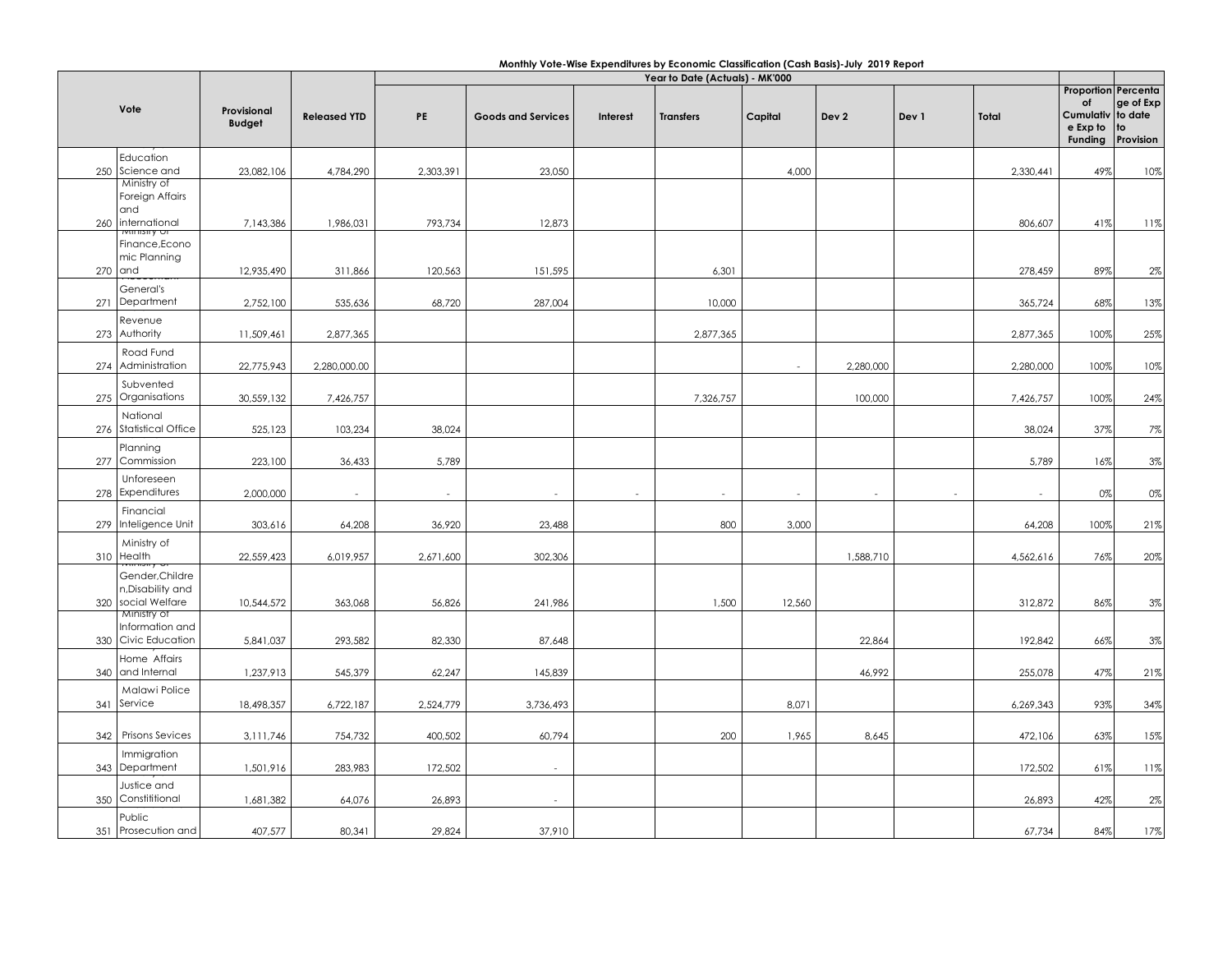|         |                                                 |                              |                     | Monthly Vote-Wise Expenditures by Economic Classification (Cash Basis)-July 2019 Report<br>Year to Date (Actuals) - MK'000 |                           |                 |                  |           |                  |        |            |                                                                              |                              |  |
|---------|-------------------------------------------------|------------------------------|---------------------|----------------------------------------------------------------------------------------------------------------------------|---------------------------|-----------------|------------------|-----------|------------------|--------|------------|------------------------------------------------------------------------------|------------------------------|--|
|         | Vote                                            | Provisional<br><b>Budget</b> | <b>Released YTD</b> | PE                                                                                                                         | <b>Goods and Services</b> | <b>Interest</b> | <b>Transfers</b> | Capital   | Dev <sub>2</sub> | Dev 1  | Total      | <b>Proportion Percenta</b><br>of<br>Cumulativ to date<br>e Exp to<br>Funding | ge of Exp<br>to<br>Provision |  |
|         | General's<br>352 Development                    | 243,133                      | 46,558              | 14,450                                                                                                                     |                           |                 |                  |           |                  |        | 14,450     | 31%                                                                          | $6\%$                        |  |
|         | General's<br>353 Development                    | 264,373                      | 31,822              | 12,466                                                                                                                     |                           |                 |                  |           |                  |        | 12,466     | 39%                                                                          | 5%                           |  |
|         | Labour, Youth<br>370 and Man Power              | 2,939,351                    | 1,276,193           | 161,420                                                                                                                    | 111,693                   |                 | 1,400            | 1,680     | 961,762          |        | 1,237,955  | 97%                                                                          | 42%                          |  |
|         | Industry, Trade<br>390 and Tourism              | 1,179,173                    | 188,444             | 71,433                                                                                                                     | 116,747                   |                 |                  | 264       | $\sim$           |        | 188,444    | 100%                                                                         | 16%                          |  |
|         | Transport and<br>400 Public Works               | 1,777,364                    | 695,594             | 251,253                                                                                                                    | 440,621                   |                 | 1,520            | 2,200     |                  |        | 695,594    | 100%                                                                         | 39%                          |  |
|         | Roads<br>420 Authourity                         | 745,500                      | 186,375             |                                                                                                                            | $\sim$                    |                 | 186,375          |           |                  |        | 186,375    | 100%                                                                         | 25%                          |  |
|         | Human Rights<br>430 Commission                  | 223,447                      | 45,874              | 28,398                                                                                                                     | 16,286                    |                 | 150              | 1,040     |                  |        | 45,874     | 100%                                                                         | 21%                          |  |
|         | Electroral<br>460 Commission                    | 1,407,314                    | 351,668             | 100,276                                                                                                                    | 28,398                    |                 |                  |           |                  |        | 128,674    | 37%                                                                          | 9%                           |  |
|         | Natural<br>Resources, Energ<br>470 y and Mining | 13,155,432                   | 669,036             | 542,922                                                                                                                    | $\tilde{\phantom{a}}$     |                 |                  |           |                  |        | 542,922    | 81%                                                                          | 4%                           |  |
|         | Anti Corruption<br>510 Bureau                   | 1,191,680                    | 268,870             | 134,274                                                                                                                    | 131,136                   |                 | 1,860            | 1,600     |                  |        | 268,870    | 100%                                                                         | 23%                          |  |
|         | Legal Aid<br>520 Bureau                         | 383,887                      | 77,771              | 37,186                                                                                                                     | 15,326                    |                 |                  | 1,204     |                  |        | 53,716     | 69%                                                                          | 14%                          |  |
|         | Office of the<br>550 Ombudsman                  | 228,301                      | 59,417              | 32,257                                                                                                                     | 20,130                    |                 |                  | 1,630     |                  |        | 54,017     | 91%                                                                          | 24%                          |  |
|         | Law<br>560 Commission                           | 317,563                      | 68,170              | 25,030                                                                                                                     |                           |                 |                  |           |                  |        | 25,030     | 37%                                                                          | 8%                           |  |
| 601-928 | <b>District Councils</b>                        | 85,051,248                   | 19,239,958          | 17,221,450                                                                                                                 |                           |                 | 2,018,508        |           |                  |        | 19,239,958 | 100%                                                                         | 23%                          |  |
|         | Total                                           | 511,269,493                  | 110,604,699         | 32,797,270                                                                                                                 | 13,295,272                | 13,123,000      | 22,809,334       | 4,847,254 | 5,014,778        | $\sim$ | 91,886,908 | 83%                                                                          | 18%                          |  |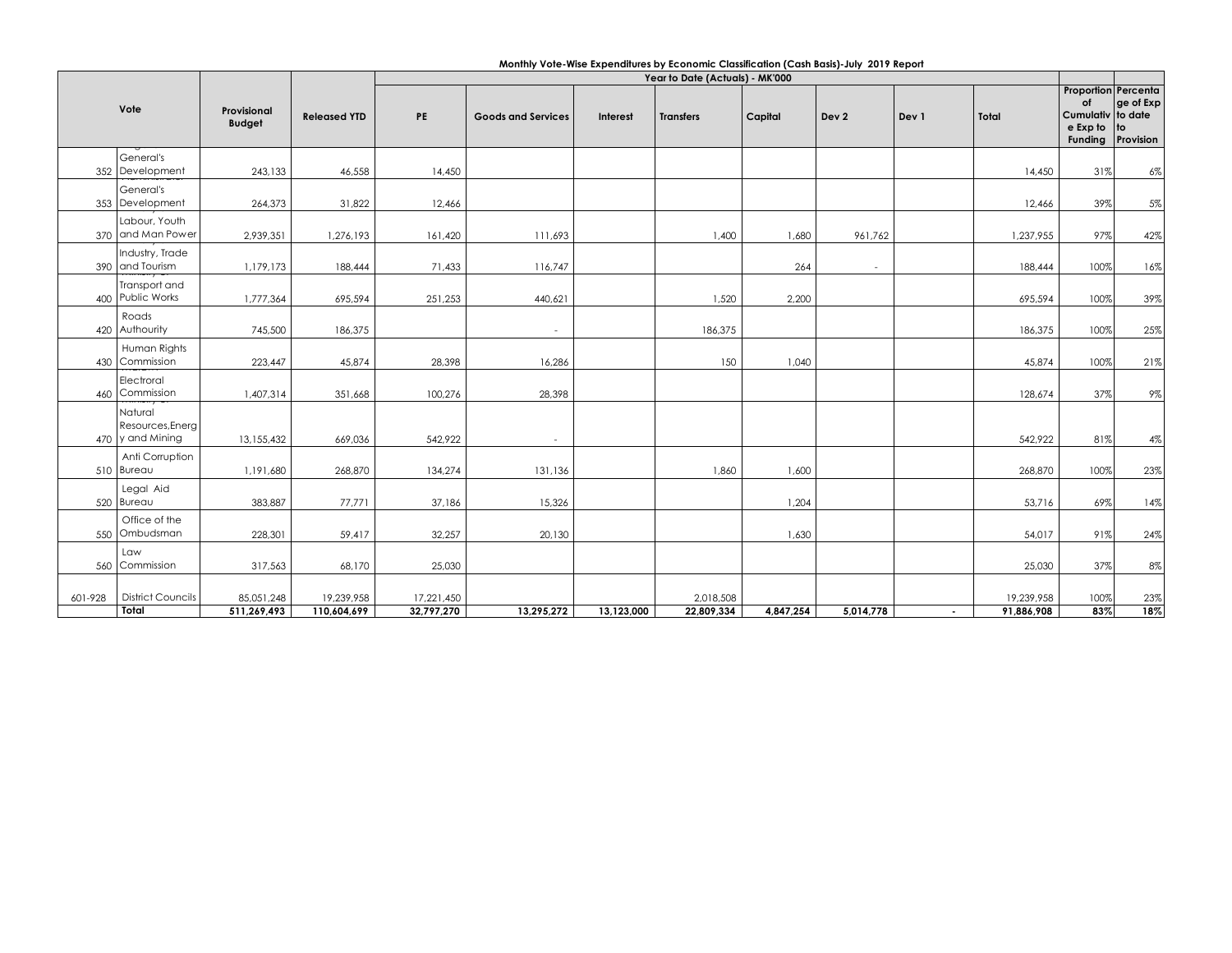**Percentag e of Funding to date to Provisional**  14% 46% 28% 18% 55% 19% 29% 66% 19% 49% 21% 19% 66% 44% 3% 24% 23% 9% 11% 24%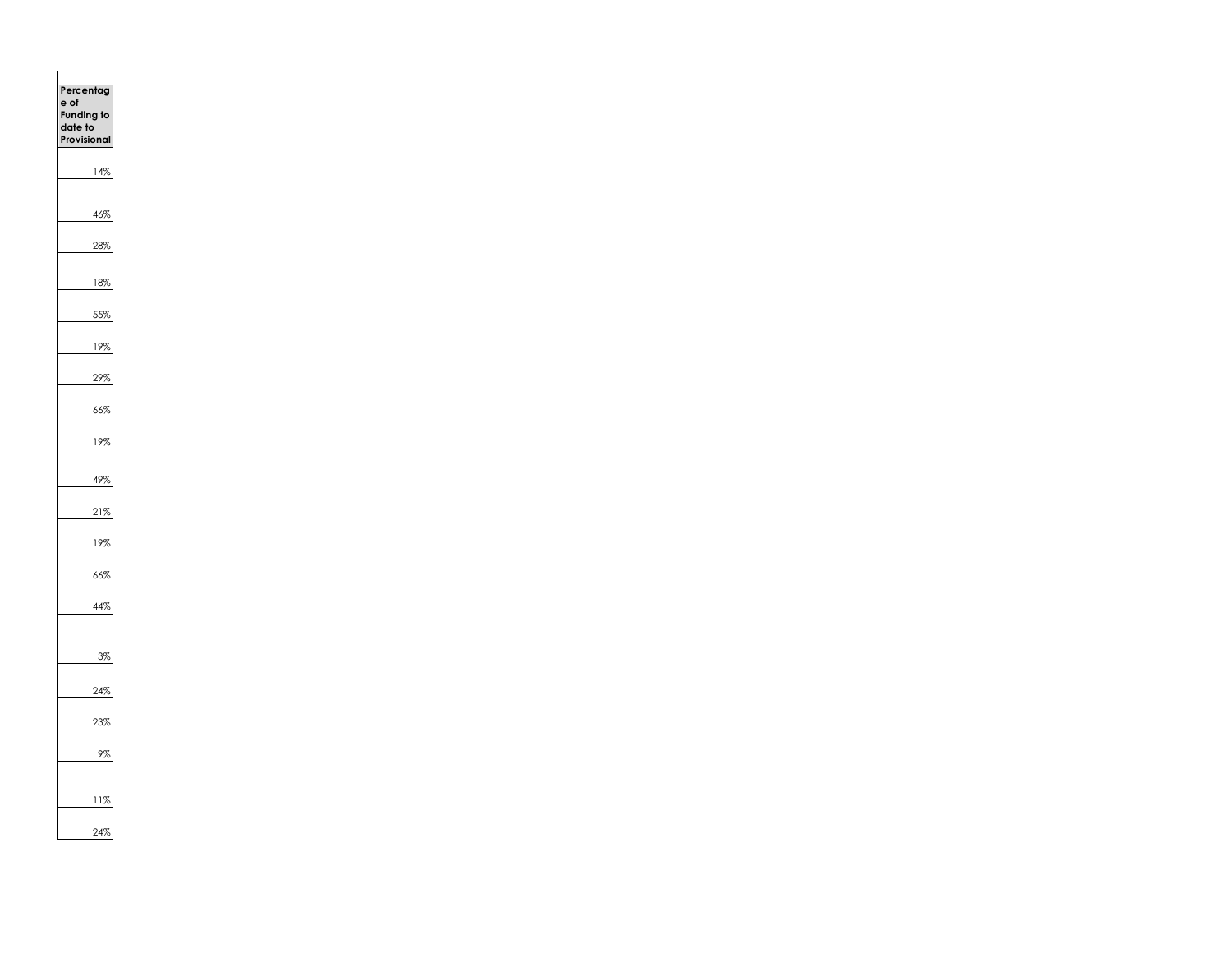| ero<br>٦t<br>ľ<br>e of<br>Funding<br>date to<br>rovisior | g<br>ıl |
|----------------------------------------------------------|---------|
| 21%                                                      |         |
|                                                          | 7       |
|                                                          | 7       |
| 19                                                       | ξ       |
|                                                          | 7       |
| $\mathcal{I}(\mathcal{A})$                               | 7       |
| 4%<br>$\overline{c}$                                     |         |
| 20                                                       | %       |
| 16                                                       | 9       |
|                                                          | η       |
| ļ                                                        | Z       |
|                                                          | 7       |
|                                                          | 7       |
|                                                          | 7       |
|                                                          | 7       |
|                                                          |         |
|                                                          | ζ       |
| 1                                                        |         |
|                                                          | 7       |
| 20%                                                      |         |